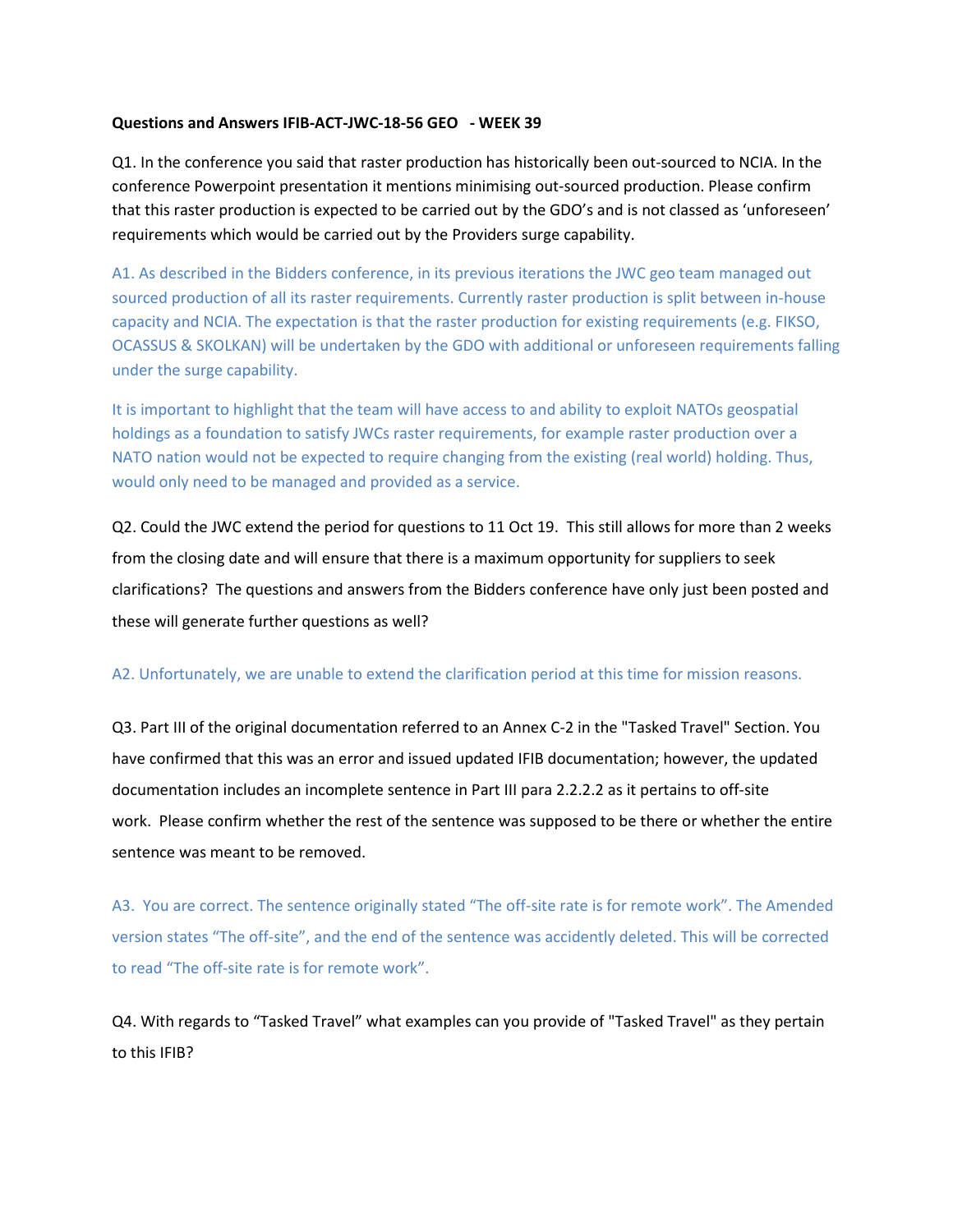A4. Tasked travel would be a new requirement (bilaterally agreed) that would have a need for the contractor to fly either into or out of JWC if in JWC's best interest and agreed with the contractor. (For example: Travel to represent JWC at NATO level meetings)

Q5. Answers to bidder's questions 17 September includes the following statement from JWC: "2. Part III Page 7 of the solicitation speaks to the "C-2" form. It should be listed as "C-1 – Production Surge Rates" in Paragraph 2.2.2.2. where it discusses Tasked Travel." Does this mean that all Surge Work On-Site is considered "Tasked Travel" and thus eligible for JWC funding for the flights?

A5. If a separate task order is bilaterally agreed, and created for Surge Work on-site or off-site, then yes, the flight ticket would be eligible to paid by JWC in accordance with SOW 2.2.2.3. This is for surge work only.

Q6. What examples can the JWC provide of where "Provider Travel" applies in this IFIB if the deliverable in this contract is a capability as outlined in the answers to bidder's questions from the bidder's conference and considering the question above?

A6. Provider travel (in SOW 2.2.2.1) is described as solely determined by the Provider to ensure a successful provision of a deliverable. Contractors may or may not have provider travel expenses. If a contractor were to fly someone with specialist capabilities to come work at JWC, this would be a good example of provider travel. However, a contractor could possibly also do this remotely. The contractor will have to decide for themselves, the best way to utilize their specialists when the need arises.

Another example is the company choosing to employ a contractor who is residing outside Norway and travelling into Stavanger to deliver elements of the outputs.

Q7. Please clarify your answers to questions 12, 13 and 14 of the 17 September answers to questions. Answer 12 confirms that the deliverable is a capability to be priced per work unit and per option year. Answer 13 suggests that quantity or scale of production is a pricing consideration, which would run counter to basing a price on the capability. We believe that you are looking for the capability. Please confirm.

A7. The questions and answers you refer to are listed below for reference. Question 12 doesn't discuss work units, because the GDO capabilities and skillsets are not asked to be explicitly quantity or work unit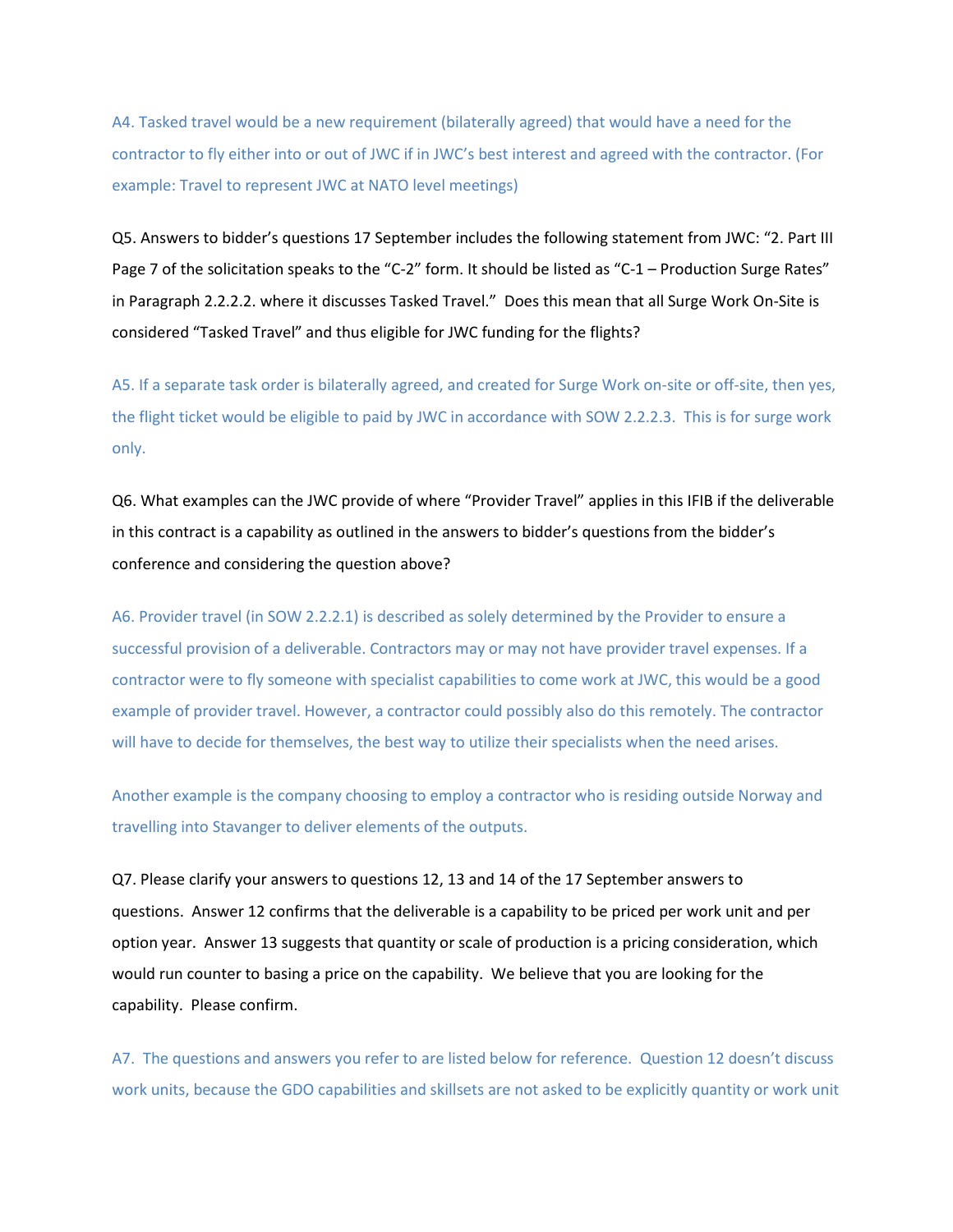costed. Contractors must decide for themselves what their overall bid price will be for the capability. Pricing on the C-1 form is listed by GDO, and Base year/Option Years. The only work unit price that is requested are the "Production Surge rates for GDO 1 (on-site and off-site). The surge rates are used for bidding purposes but may or may not be utilized depending on whether there is any surge needed during the course of this contract. They are evaluated (as listed in the Solicitation Instructions) for contract award in conjunction with overall bid pricing, in order to ensure reasonable pricing. How a contractor determines their overall bidding costs are individualized, as there are many flexible options for both on-site and off-site work.

Q12. This is a Firm Fixed Price Deliverable Contract. Is the deliverable the capability?

A12. Yes, it's a capability and skillset to produce with efficiency.

Q13. Surely, Quantity of Deliverables does come into it?

A13. It does, but it won't scale in the way you'd expect. And that's why we did it by skillset and capability and not product. Otherwise, all the answers would be binary.

Q14. In the future plan, is the surge element only for things that aren't foreseen?

A14. Yes.

Q8. Answer 14 states that Surge work is for things that are not foreseen. Did you mean that surge work was for things not foreseen and to address the quantity or scale of production beyond the basic capability?

A8. No, Surge work is for bilaterally agreed separate projects for GDO 1 capabilities that were not originally anticipated but still make sense to do in relation to the contract. A contracting officer makes a determination anytime a modification or additional task order is cut off a contract in order to ensure it is the right vehicle in which to procure this new requirement. If the new project makes sense to do as a separate contract, a contracting officer may also choose a different approach.

Q9. Please confirm what you are looking for in Question 1 of Annex B-1 as it pertains to "internal work structures and main processes"? Are you referring to a description of internal quality assurance and management processes?